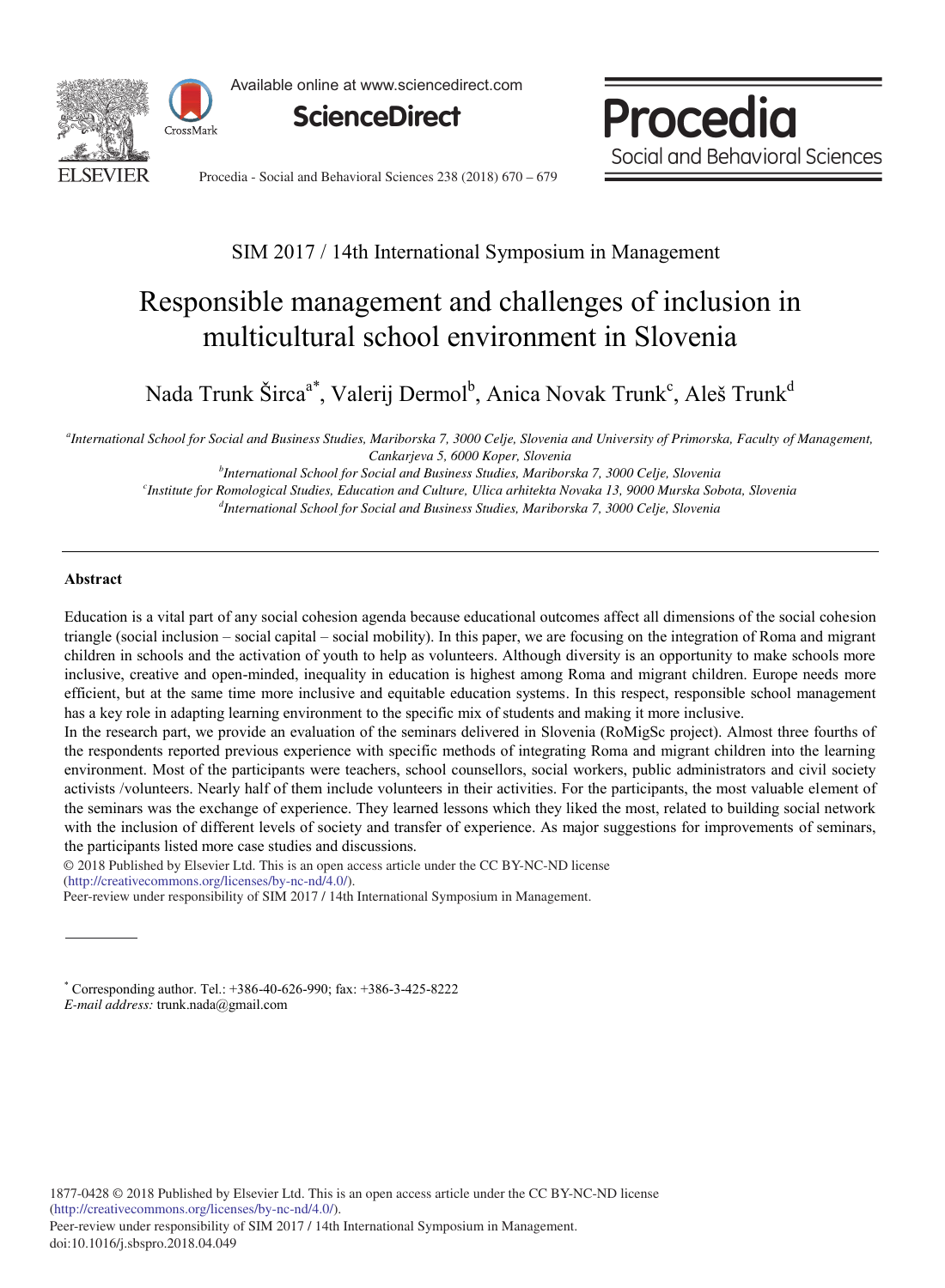*Keywords:* responsible mangement; inclusion in schools; Roma and migrants children; cohesive society; multicultural environment; national and school policies; Slovenia

#### **1. Introduction – responsible management: from inclusion to social cohesion**

Inclusive education concept in only one dimension of a rights-based quality education, which emphasizes equity in access and participation, and responds positively to the individual learning needs and competencies of all children. Inclusive education is child-centered and places the responsibility of adaptation on the education system rather than the individual child. Together with other sectors and the wider community, it actively works to ensure that every child, irrespective of gender, language, ability, religion, nationality or other characteristics, is supported to meaningfully participate and learn alongside his/her peers, and develop to his/her full potential (Els, 2016; Mmball et all, 2015).

The concept of integration goes beyond "inclusion", but is not just bringing people together in order to include minority in a community. According to Spencer (2003) integration is not simply about access to the education, labor market and other services, or about changing attitudes of minority population; it is a two–way process of adaptation by minority on one hand and larger population or host society on the other at all of those levels. We can talk about social cohesion and cohesive society that (OECD, 2011) "works toward the well being of all its members, fights exclusion and marginalisation, creates a sense of belonging, promotes trust, offers its members the opportunity of upward mobility (rising from a lower to a higher social class or status)." In the last decade, the issue of intergeneration cooperation is discussed in terms to contribute to wellbeing of youth and elderly people (Goriup and Šoba, 2014).

While the notion of "social cohesion" is often used with different meanings, its constituent elements remain the same, which include concerns about (OECD, 2011), see Figure 1:

- Social inclusion: process of improving the terms for individuals and groups to take part in society. It aims to empower poor and marginalized people to take advantage of rising global opportunities.
- Social capital: the resources that result from people cooperating toward common ends.
- Social mobility: the ability of individuals or groups to move upward or downward in status based on wealth, occupation, education, or other social variables.



Fig. 1. Dimensions of the social cohesion triangle (social inclusion – social capital – social mobility).

#### Source: OECD (2011)

Education is a vital part of any social cohesion agenda because educational outcomes affect all three dimensions of the social cohesion triangle. When opportunities for quality education are possible across the population, schooling becomes a strong leveler of opportunities, bringing prospects for upward mobility even to disadvantaged groups. Increasing educational attainment is an important way for converging countries to reduce inequality in market incomes in the end, particularly as returns to education change because of shifting wealth.

Siebens et all (2014) discuss the position of school leaders, they have to adapt to what could be called the 'ethical Panopticon' of society and media. At the same time, school leaders have to be aware of stakeholders and the demands and needs of these stakeholders. The aim in schools nowadays is to become a 'broad school.' This way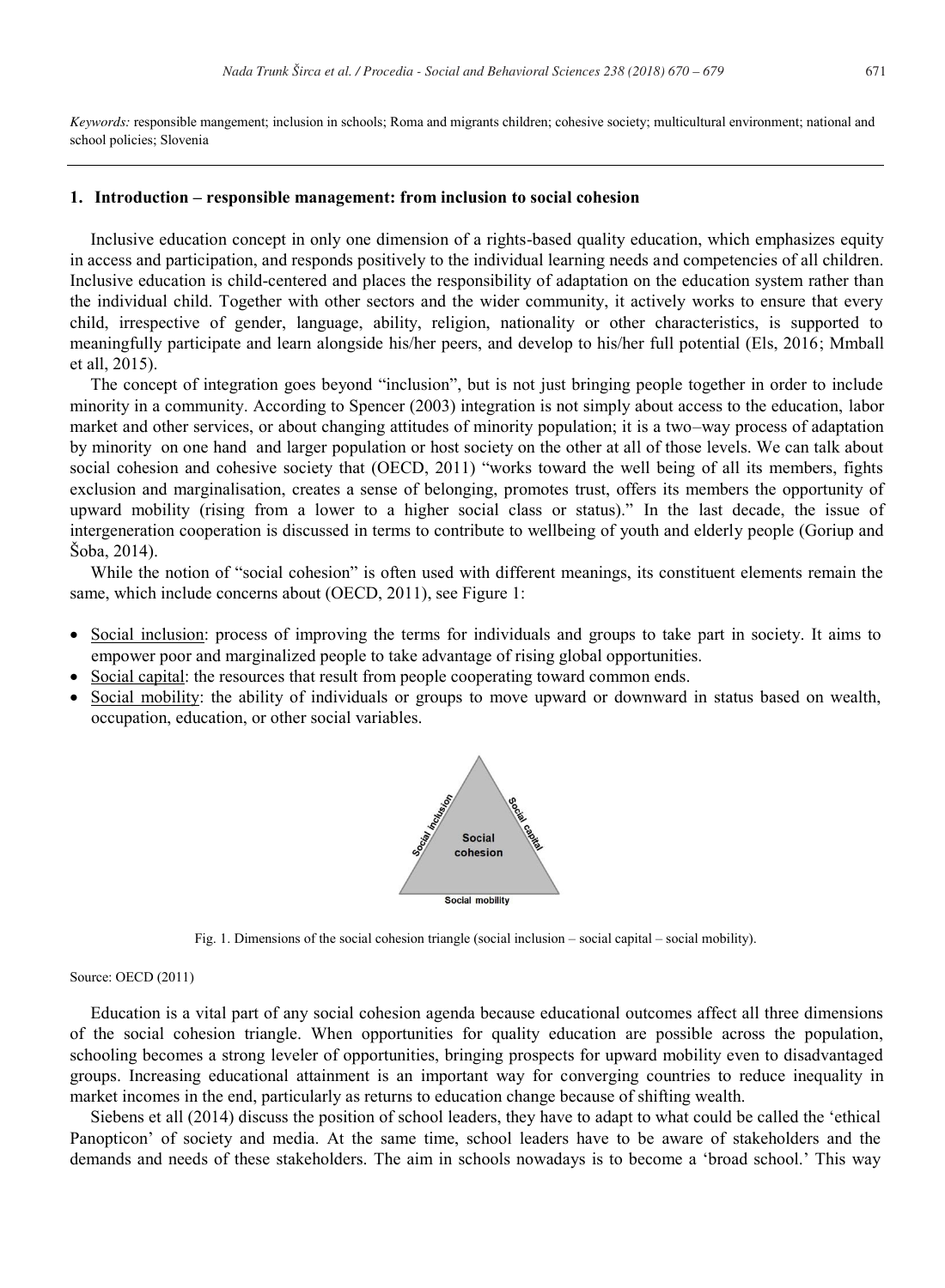schools express their will to create active and constructive links between the school and its environment, such as neighbourhood, environment, and youth work. When schools adopt social responsibility they aim for good communication and a positive relationship with the neighbourhood and therefore they establish and nurture a good reputation. The policymaking competence of schools – and their principals – is the most powerful concept about school management. It may be defined as a condition with a lot of internal tuning, coordination and constant adjusting – although so far a clear definition does not exist. Policymaking competence implies openness towards the dynamic world outside the school, with its ever-changing expectations, needs and interests. Therefore, this notion aims for a continuous process of change, focusing on the quality of educational processes.

In this paper, we are focusing on integration of Roma and migrant children in schools and activation of youth to help as volunteers. Inequality in education is the highest among Roma and migrant children. Migrant and Roma children often face discrimination and xenophobia, and educational achievements of these groups are in general poorer in comparison to their peers who are nationals of the countries in question. These trends have grave consequences, as academic underachievement and early dropout are significant causes of unemployment and failure to integrate into the society, and lead to problems of social marginalisation and poverty. In this regard, Europe needs more efficient, but at the same time more inclusive and equitable, education systems, which will give access to quality educational provision. To rich this aim of many project are already carried out at national and international level. Brejc and Koren (2014) discuss the top-down and bottom-up approach to quality in schools and stress that reflective self-evaluation has many times greater impact on school improvements than external evaluation.

The main aim of the RoMigSc project (2017), titled Inclusion of Roma and Migrants in Schools: Trainings, Open Discussions and Youth Volunteering Activities, is to support a better integration of Roma and migrant children in education. Various activities will be implemented in the partners' countries (Slovenia, Germany, Italy, Spain, Turkey, FYR of Macedonia): initial study, training for volunteers and volunteering activity – projects for schools, training for teachers, E-platform on inclusion in schools and intercultural topics, national seminars for different stakeholders, international conference. Through those activities we will stimulate innovative policy development, policy dialogue and implementation, as well as the exchange of knowledge in the fields of education, training and youth. The engagement of youth in volunteering is also fostered in the project. Volunteering plays a significant role in youth's social inclusion. It allows youngsters to engage as citizens, as well as to gain experience, which can enhance their employment opportunities (Bezjak and Klemenčič, 2014). Target groups in the project are: migrant and Roma children and their parents; teachers in schools with Roma and migrant children; Roma school assistants; volunteers (students); stakeholders such as policy-makers in the area of education, representatives from local authorities, volunteering organizations, directors of schools at different levels, academics and researchers in the area, etc.

#### **2. Inclusive education for Roma and migrants children – good practices and interventions**

The inclusive education aims at the education of all the children according to their age, in compliance with their capacities, and their special needs in the common school settings. Inclusive education represents improvement of schooling in many levels for all the children, and it is related to the promotion of dignity and differences (Zabeli and Behluli 2014, p. 6). There are number of good practices and proposed interventions for ensuring better integration of children in education, which apply to both, Roma and migrant children, even if in the last years more attention was on the migrants, especially refugees. In Table 1 we list some of the good practices summarised by European civil society for education (2016) and some of them also by European Commission (2016).

|                       | Good practices |                                                                                                                            |
|-----------------------|----------------|----------------------------------------------------------------------------------------------------------------------------|
| European civil        |                | intercultural competences of children/students (immigrant and non-immigrant individuals; Roma and non-Roma                 |
| society for education |                | children require strong intercultural competences which will allow them to engage appropriately, effectively and           |
| (2016)                |                | respectfully in intercultural interaction and dialogue with people from other cultural backgrounds),                       |
| and European          |                | promoting non-segregated and welcoming learning environments and opportunities for all, promoting pre-school               |
| Commission (2016)     |                | <i>education</i> (it has proven to be efficient in tackling poverty and social exclusion and making sure that children are |

Table 1. Proposed interventions for ensuring better integration of children in education.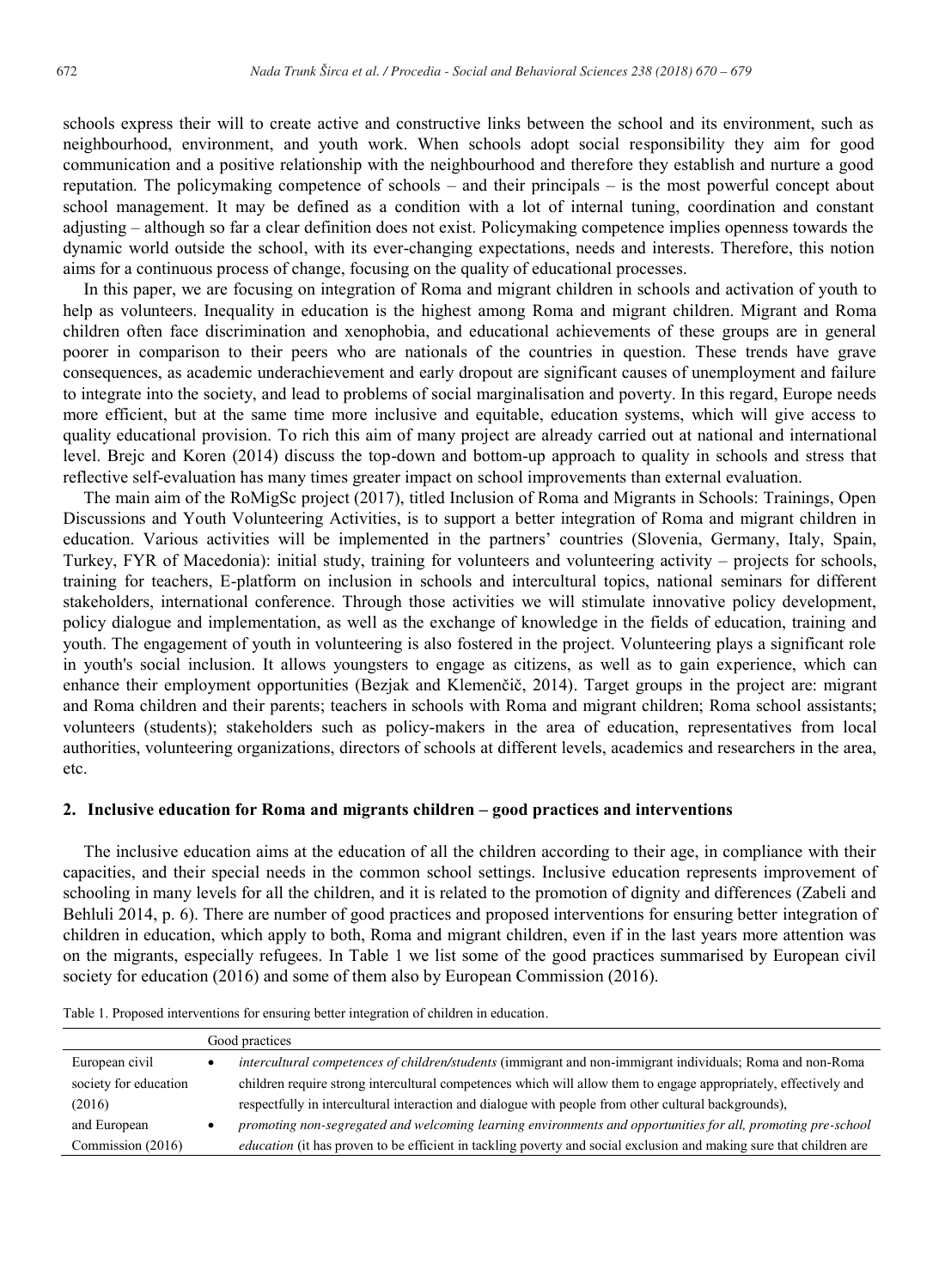|                       | given the chance to realise their full potentials),                                                                            |
|-----------------------|--------------------------------------------------------------------------------------------------------------------------------|
|                       | <i>extracurricular activities in enhancing social inclusion</i> , such as: non-school initiatives (eg. focusing on literacy    |
|                       | and numeracy, music school, sport etc.) supporting schools to open their doors to communities and to become                    |
|                       | multifunctional communities centres connected with social partners including volunteering organisations,                       |
|                       | <i>overcoming the language barriers for full participation</i> and providing quickly language instruction for                  |
|                       | immigrants (teachers that teach in language programmes should be provided with advanced trainings in teaching                  |
|                       | the language of host country as a foreign language),                                                                           |
|                       | <i>recognising the competences and qualifications of migrants/ refugees</i> – facilitators of access to further education<br>٠ |
|                       | and to labour market.                                                                                                          |
| European civil        | <i>parental involvement</i> (parental attitudes towards education, the school, the principal, teachers and other staff have    |
| society for education | a high impact on children's ability to be successful; as disadvantaged parents tend to be less involved in their               |
| (2016)                | children schooling, it is important to provide additional support and guidance for parents-links between school                |
|                       | and parents should be prioritised e. g. through home visits),                                                                  |
|                       | culturally relevant curriculum (curricula that is avoiding mono-cultural orientation); teacher competences for<br>$\bullet$    |
|                       | <i>multilingual and multicultural classrooms</i> (it is important that teachers receive all the trainings and support to be    |
|                       | qualified to teach in multicultural classrooms, including insights into cultural backgrounds of pupils),                       |
|                       | trained school leadership on diversity and intercultural pedagogy (school leadership has important role in<br>٠                |
|                       | adapting learning environments to the specific mix of students and local circumstances; this is why it is important            |
|                       | that also school leader are properly trained).                                                                                 |

Source: adapted from European civil society for education (2016), European Commission (2016)

NESET (2016) discusses the importance of interventions proposed by European civil society for education (2016), it especially stresses the importance of extracurricular activities in enhancing social inclusion, which is relevant to both Roma and migrants children.

In relation to inclusion of Roma, the following initiatives shall be added as important (Council of Europe, 2006): teachers trained on Roma issues, inclusion of Roma history and culture in national curricula, establishing Roma assistants or mediators, ensuring sufficient financial support for Roma children (eg. free meals, free transport, free learning material etc.).

#### **3. Roma and migrants children at school – situation in Slovenia**

The situation in Slovenia will be explained through some statistical data, national documents and policies, and data from international research. We will also highlight the conclusions we have reached with the implementation of the focus group and interviews within the RoMigSc project. Given that the migrants and Roma are different fields, each group is presented separately.

#### *3.1. Inclusion of migrant children in Slovenia schools*

Around thousand children come every year to Slovenia. The main share of (economic) migrants is coming from the Former Yugoslavia, without the knowledge of the Slovenian language. The legislation provides them to study under the same conditions as Slovenian children. In 2017, we have in the schools also around 100 children *with international protection* and those who apply for international protection (data from Ministry of Interior).

The main policy documents on inclusion of migrants in schools are: A strategy for involving children, pupils and students of migrants in the system of education in the Republic of Slovenia (MŠŠ, 2007) and Guidelines for inclusion of migrant children in kindergartens and schools (ZRSŠ, 2012). The recommended model of inclusion by the Ministry of Education (MIZŠ, 2016) is a two-stage model of integration of children with international protection into the educational system. Before the school year begins, it is recommended that migrants attend 20 hours of introductory hours, mainly focused on learning Slovenian language and getting familiar with the new school environment. In the transition period of additional two school years, migrants are included in the individual programme with additional hours of Slovenian language - up to 120 hours (MIZŠ, 2016).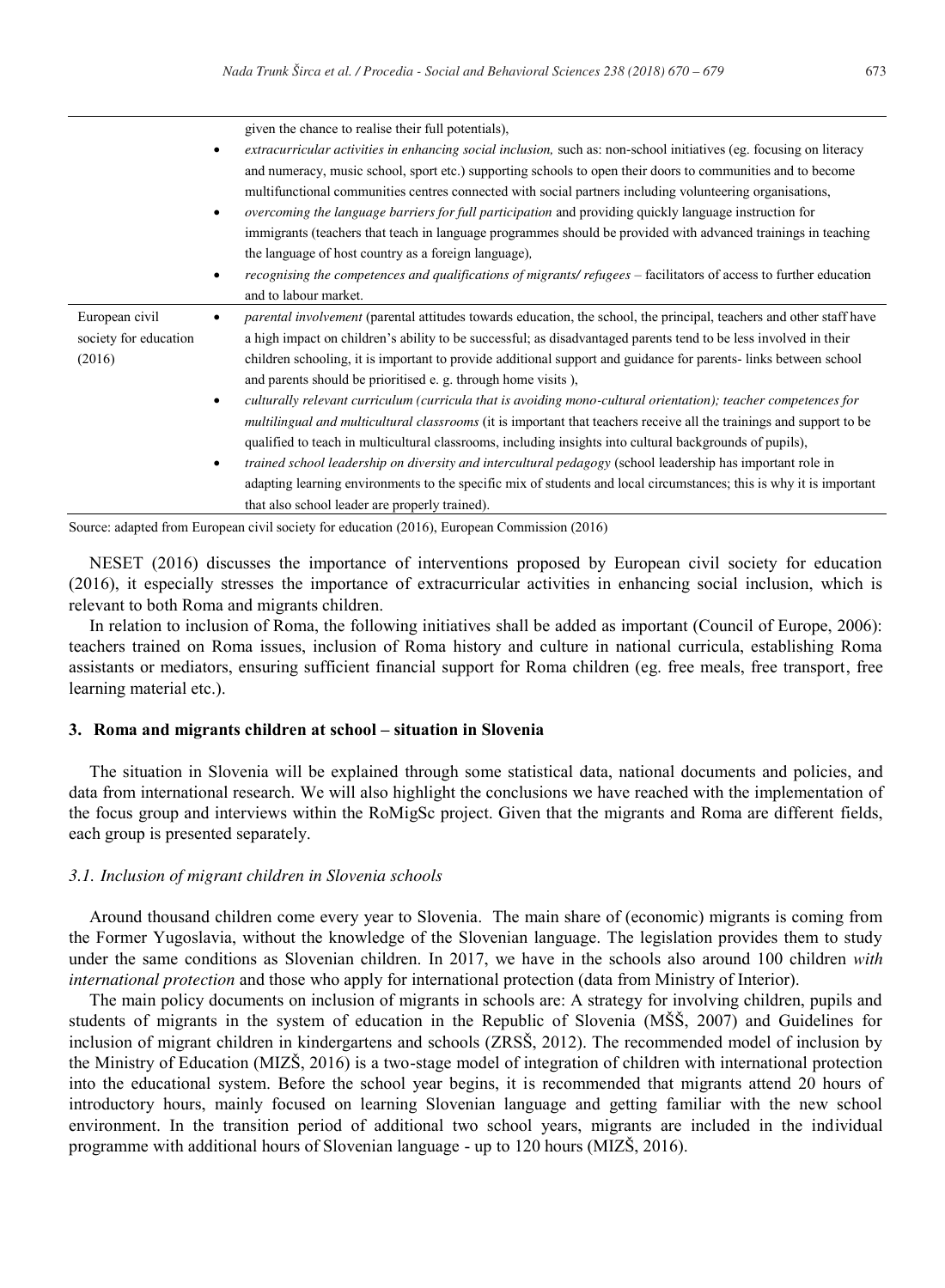The legislation foresees mainly the inclusion of migrants in primary schools. However, the challenge is inclusion of children/pupils with no certificates of schooling into the secondary schools. In this respect, the Ministry is preparing the protocol (MIZŠ, 2016) on the integration of minors' asylum seekers with and without certified education documentation into Slovenian upper secondary education (unaccompanied and companied minors). Proposed protocol includes a basic language competence program as well as a test for the assessment of the completed educational level.

PISA results from 2012 show that on the tests of readings, migrant children in Slovenia have approx. for 48 points lower results, comparing them with the children of non-migrant background, 44% of migrant children fall under the de-privileged (OECD, 2012). According to Migrant integration policy Index (2015), half of the children whose mothers have low education and were born abroad do not have mathematic skills, for which it is estimated that present the pre-condition for success in our developed society.

#### *3.2. Inclusion of Roma children in Slovenia schools*

It is estimated that around 2000 Roma children attended primary school in 2016/17, while for kindergartens and secondary schools we do not have any data. It is not allowed to keep the records on children based on ethnical groups; in addition, a lot of Roma children are de-facto integrated (east-north part of Slovenia).

The main policy document on inclusion of Roma in schools is the Strategy of Education for Roma in the Republic of Slovenia (MIZŠ, 2004 and supplemented in 2011), which defines premises, principles, goals and basic solutions for effective inclusion of Roma in education. The strategy/policy foresees:

- the integration of Roma children in preschool programs no later than four years old,
- the introduction of Roma assistants (an additional teacher in the class),
- adaptation of the curriculum and heterogeneous classes,
- professional trainings for teachers/educators and different forms of learning assistance,
- adult education of Roma, building Roma parents trust towards school and
- removing prejudices of the majority population towards the Roma, overcoming the belief that Roma pupils are pupils with special needs.

Important step on promoting inclusion of Roma is introduction of Roma assistant. Trainings for Roma assistants started in 2008 (Bačlija and Grabner, 2014). In 2016/17 there were 26 Roma assistants employed - they worked in 31 elementary schools and 9 kindergartens (CŠOD, 2017). However, position of Roma assistant has not been yet systematised (assistants are currently employed only through the projects). Some educational texts (books) in the Roma language were published to support the curriculum and a network was set up - all schools with Roma children in view of promoting exchanges of experience and good practice.

#### *3.3. Findings from focus group and interviews within the RoMigSc project*

In frame of the project RoMigSc we conducted a focus group and interviews with different stakeholders working with migrant and Roma children related to their schooling (policy makers and officers, teachers, head teachers).

Respondents emphasized the following main facts regarding inclusion of migrants in schools: the lack of language competencies of host country increases risks for un-success and in this respect more hours of Slovenian language shall be financed by the state; integration is more difficult for children from the lower socio-economic status & for unaccompanied children; the difficulties of integration of parents into new country is also risk factor for un-success of migrant children. support for migrant children in Slovenia is more ad-hoc, project based and not systematized; different project are being implemented to improve the professional skills of leadership and teachers in schools; it is very important that schools are able to find innovative solutions for inclusion by themselves (eg organization of workshops, intensive courses for learning Slovenian etc.); there is a need of setting the rules for integration of pupils without certificates into the secondary schools.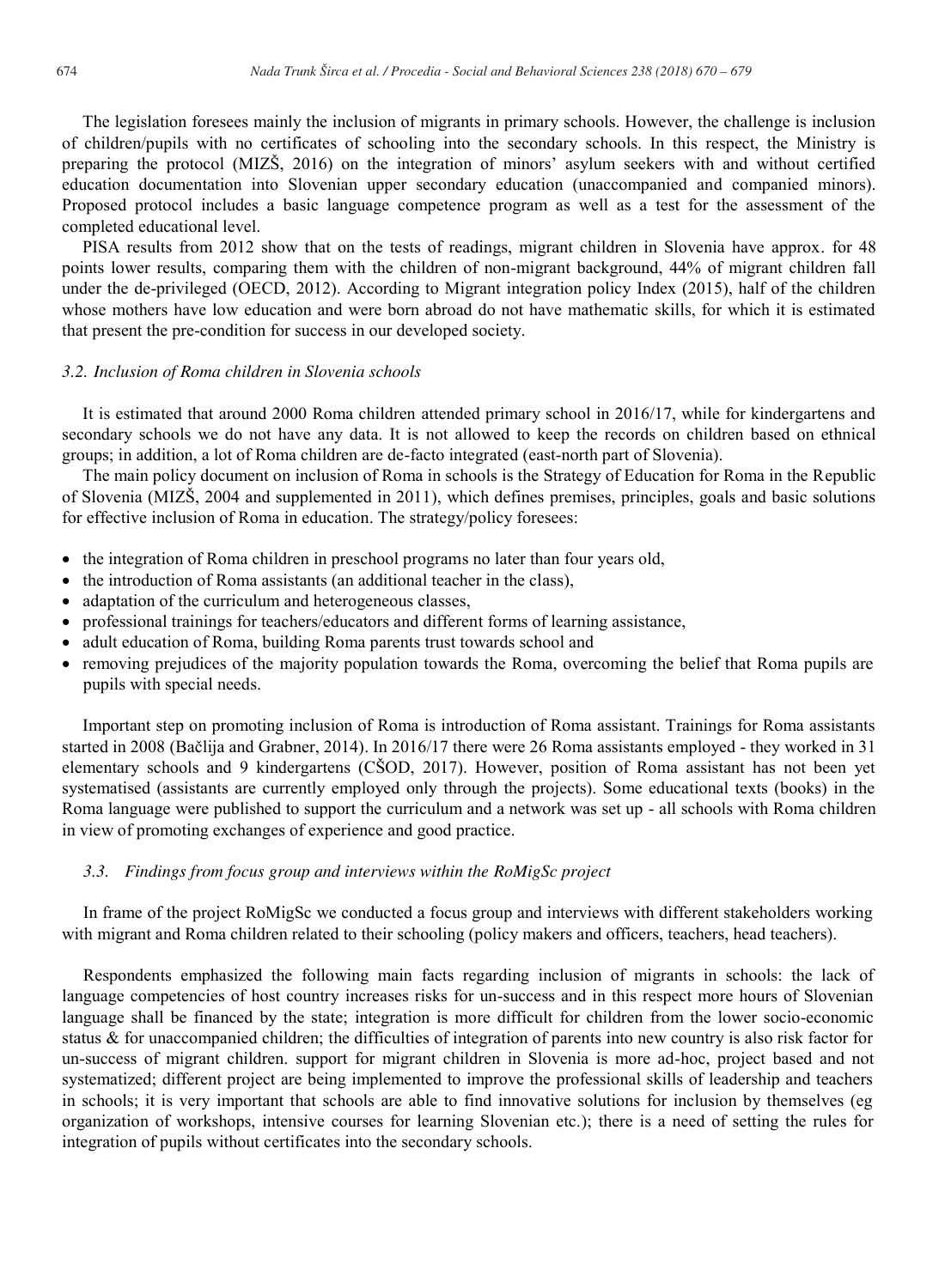Respondents emphasized the following main facts regarding inclusion of Roma in schools: poor knowledge of Slovenian language as a risk factor; frequent unjustified absence from classes as a risk factor; pupils (of Roma and non-Roma cultures) are not prepared for co-existence; low expectations from teachers' side, in this respect there is a need for more teachers' trainings related to Roma tradition, culture, expectations and problems of Roma families and on the knowledge & skills on how to encourage learning of Slovenian language among Roma pupils that do not speak Slovenian; parents do not present the knowledge as value to their children; low cooperation of parents with schools.

For both groups of children (migrants and Roma) respondents stressed that it is very important to encourage cooperation of school with wider community, and volunteering organizations.

#### **4. Pilot seminars/trainings and small scale research**

In the empirical part of our article, we present an analysis of the questionnaire on the topic of integration of migrants and Roma into schools that we conducted with participants of pilot seminars. The seminars were carried out as part of the RoMigSc project in June 2017. The questionnaire (close and open questions) was developed and disseminated with the help of 1KA, which is an open source application that enables services for online surveys. The questionnaire was available in Slovene as well as the English language.

The aim of the survey was to gather data about:

- the participants and their current position in the field of migrant and Roma related activities,
- level of satisfaction with the seminars and suggestions for future activities of the project and
- x their experiences working in multicultural environment, what are the advantages, and what the obstacles/problems.

The questionnaire was sent to 185 registered seminar participants. The response rate was 40% which means that we got 74 valid responses, 68 of them in the Slovene language. The average age of the respondents was 41 years. 26% of the respondents were male and the rest (73%) female.

### *4.1. The participants/respondents and their current position in the field of migrant and Roma related activities*

More than half of the respondents (57%) are involved in the work migrant children and a little less of them (47%) work with Roma children. In nearly half of the cases (47%), the respondents include volunteers in their activities. Only 6% of the participants stress that they are not involved in any activity related to migrant or Roma children neither in volunteering. 72% of the respondents claimed that they had previous experience with specific methods to integrate Roma and migrant children into the learning environment. 75% of the respondents came to the seminar because of their professional interest; on the other hand, 16% of them came for personal interest. The others listed several other reasons such as interest for novelties, useful practices, and an invitation from the organiser as well as membership in a project. Majority of the participants are coming from school.

# *4.2. Participants experiences working in multicultural environment, what are the advantages, and what the obstacles/problems*

The respondents gave us quite some suggestions how to improve the work with Roma and migrant children in the future. We asked them about the opportunities and possible new approaches in the areas of the project as well as about the problems they are facing when dealing with migrant and Roma population.

In the questionnaire, we asked the participants also about their advantages which they may apply in a multicultural environment. The reason to collect those ideas was to find out what are the main factors of successful work with Roma and migrant children in the field of integration and inclusion in school system. We divided their answers in following groups, presented in Table 2.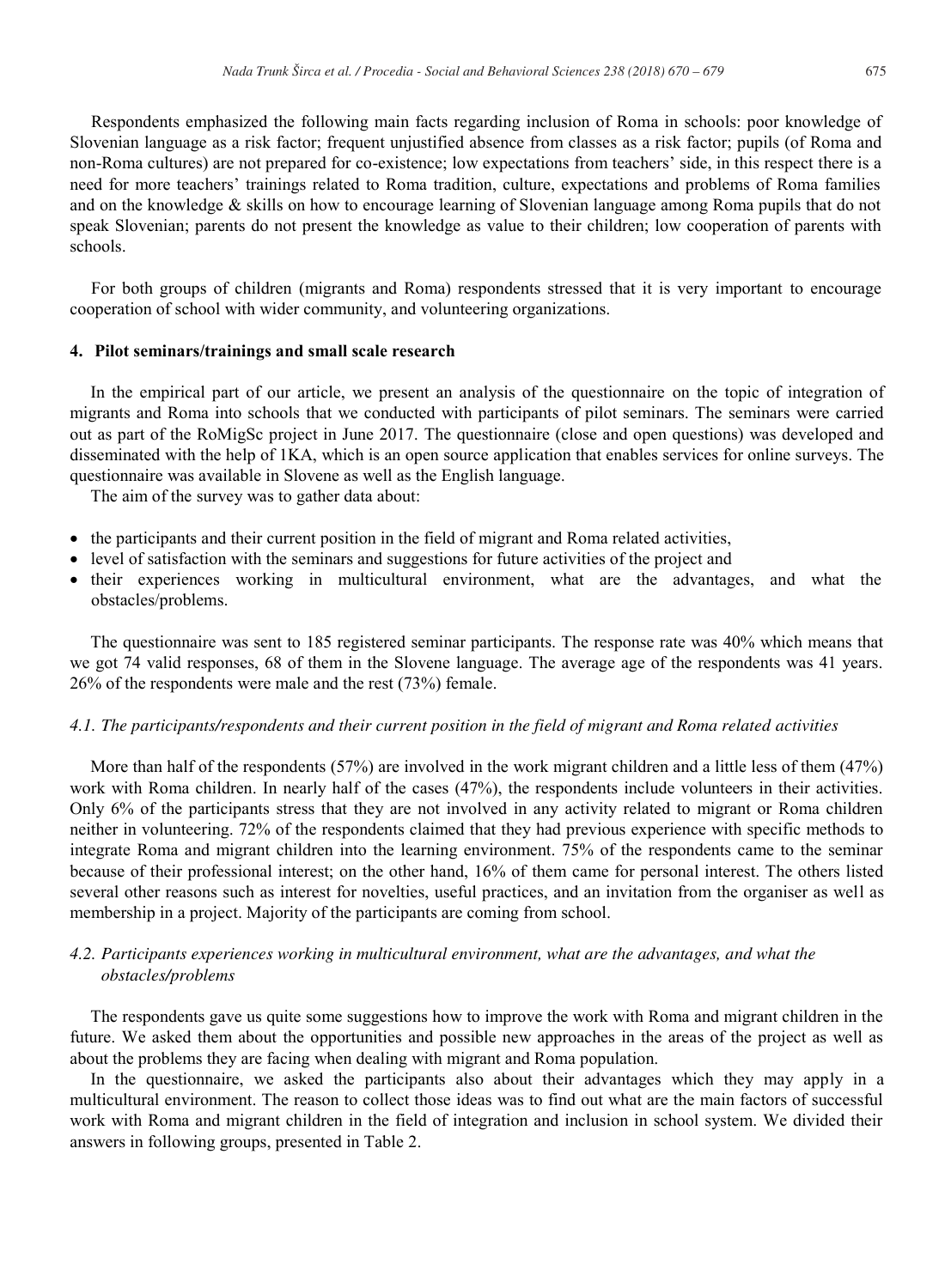| Category                   | Typical answers                                                                                                                                          |
|----------------------------|----------------------------------------------------------------------------------------------------------------------------------------------------------|
| Knowledge and experiences  | Long-time work with Roma and migrants/refugees.                                                                                                          |
|                            | Experience in this field, positive attitude, mutual assistance, volunteer work.                                                                          |
|                            | Wide knowledge and experience, looking for solutions to the problem, personal relationship and involvement.                                              |
| Intercultural competencies | Acceptance and understanding of Roma culture, empath, patience.                                                                                          |
|                            | Understanding of the cultural background, willingness to listen, awareness of difference.                                                                |
|                            | I am blind to the color of the skin, I have the ability to accept people from different cultural and social<br>environments into our living environment. |
| Other                      | I do not have experiences of working in such a class                                                                                                     |

Table 2. Participants advantages which may apply in a multicultural environment – categories and typical answers.

On the other hand, there might be also quite some factors which may negatively influence the inclusion of migrant and Roma children in schools. We asked our participants about this issue. In the Table 3, there is the analyze, their typical answers grouped in four categories.

Table 3. Factors which may negatively influence the inclusion of migrant and Roma children in schools – categories and typical answers.

| Category                              | Typical answers                                                                                     |
|---------------------------------------|-----------------------------------------------------------------------------------------------------|
| Policy problems                       | Incompatibility of policies and measures, things/solutions are moving too slow at the system level. |
|                                       | Too many children in the classroom.                                                                 |
|                                       | We lack time, to many tasks and there is little time for individual work with parents and children. |
| Difficulties in ensuring inclusion of | Learning difficulties, lack of basic knowledge, lack of language knowledge.                         |
| Roma/migrant in classes               | Problematic relationship with the child's parents.                                                  |
|                                       | Non-acceptance of the environment (Roma) $\&$ not understanding the language (migrants).            |
|                                       | Obstacle is the non-involvement and interest of Roma (parents) for the cooperation.                 |
| Lack of knowledge, competencies of    | Teachers and teachers' graduates do not know enough about ethnic minorities (Roma, migrants).       |
| teachers                              | Changing the curriculum in teacher education.                                                       |
|                                       | Teachers too often see everything/everybody as a problem.                                           |
| Other                                 | Insufficient interest among young people for volunteering.                                          |
|                                       | Not enough good will, positive approach towards problems.                                           |

#### *4.3. Level of satisfaction with the seminars and suggestions for future activities of the project*

In the questionnaire, we asked the respondents about the usefulness of specific elements of the seminars (Discussions about the general context of integration of Roma and migrants in schools and society, Presentations delivered by the international experts, Exchange of experience with peers and colleagues, Exchange of experience with international experts). On the scale of 1 to 4 all the elements of the seminars were graded from 3.6 to 3.8. The respondents were satisfied the most with the exchange of experience with their peers and colleagues (3.8). On the other hand, the lowest satisfaction, but still very high graded, seemed to be with the presentations and exchange of experience of international experts – members of the project team (3.6).

The aim of the pilot seminars was both: (i) to provide the participants with some knowledge and experience from international context, (ii) to enable the exchange of knowledge and expertise between the participants and between the project team and the participants.

Nearly 80% of the respondents noted that they have fully experienced opportunities to express their suggestions and opinions during the seminars and only 1 person seemed to be extremely unsatisfied in this area. On the other hand, little fewer respondents perceived that they have had the opportunity to obtain new knowledge. Still, the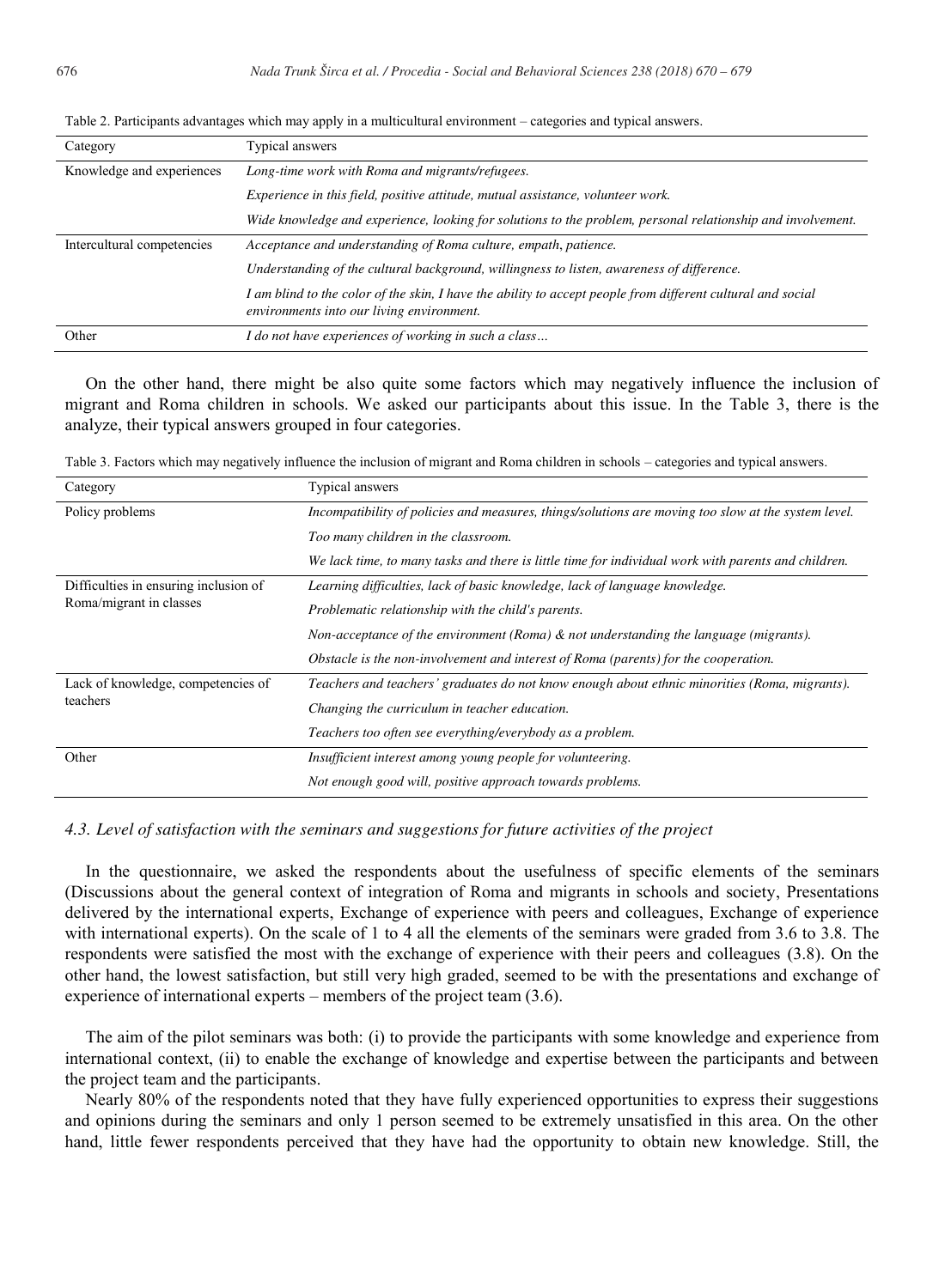percentage is very high – 72%. One of the participants claimed that he/she has not had a chance to learn something new.

In the open questionnaire, we asked the participants about most valuable lessons learned during the seminar. We sorted their answers into four categories, as we present in Table 4.

| Category                     | Typical answers                                                                                                      |
|------------------------------|----------------------------------------------------------------------------------------------------------------------|
| Building social<br>network   | It is necessary to cooperate at all levels.                                                                          |
|                              | The most valuable was to meet other people, to get new contacts for future cooperation, discussions with colleagues. |
| Transfer of<br>experience    | I liked exchange of practical experiences with colleagues.                                                           |
|                              | Presented were experience from other countries.                                                                      |
|                              | We really had the opportunity to talk about the problems.                                                            |
| Involvement of<br>volunteers | Volunteers are needed and could be very helpful.                                                                     |
|                              | Student volunteering would be very welcome, especially for extra-curricular activities.                              |
|                              | The course that acknowledge volunteering work as ECTS is really needed.                                              |
| Other                        | Solidarity is an important value.                                                                                    |
|                              | It is needed to approach children from a more personal level.                                                        |
|                              | It is better to live in a refugee country than in a country where refugees are leaving.                              |

Table 4. Lessons learned during the seminar – categories and typical answers.

Building a social network could be discussed as a broad theoretical concept, but it has also very useful and concrete applications. Babnik, Trunk and Dermol (2014) argue that individuals learn more in teams and their constructed knowledge has an impact on creating learning organization. Klemenčič, Mirazchiyski and Sandoval-Hernández (2014) stressed the importance of parental involvement in school activities in relation to student achievement. Building a network means also that the people share common values, Simatupang T.M., P. Piboonrungroj and S. J. Williams (2017) proposed new value chain thinking that involves a chain of activities linked to one another in order to sustain values.

The respondents gave us also quite some information related to possible improvements of our project approaches and seminars as well as the creation of opportunities that would enable them and other stakeholders to improve the work with migrant and Roma population as well as the results of this work.

Regarding the future developments of the project and especially the seminars, the respondents emphasised the need to add more case studies (30%) as well as discussions (26%). Less important for the efficiency related to their work with Roma students or children or with the ones with migration background seemed to be opportunities to express their suggestions and opinions (16%), practical exercises (14%) and presentations (11%). It appeared that majority of the respondents do not expect any theory to be added into the future seminars. Only 4 respondents stressed out the importance of inclusion of theory, primarily related to integration and assimilation issues.

#### **5. Conclusions**

Small scale research gave us insight on how respondents see the issue of integration of roma and migrants in schools, what are their advantages in working in multicultural environment and what are according to their opinions the most demanding challenges and problems in this area.

The main opportunities/approaches in improving the work in multicultural environment on the level of teachers/individuals refer to personal attitudes and mental frames. For example, they stressed out the importance of empathy, acceptance of people from other cultural and social environments as well as the meaning of being patient. Besides, they emphasised the meaning of the skills of understanding other people and the ability of searching for solutions instead of focusing solely on problems. They were of the opinion, that experience in the field as well as sociological and psychological knowledge is crucial.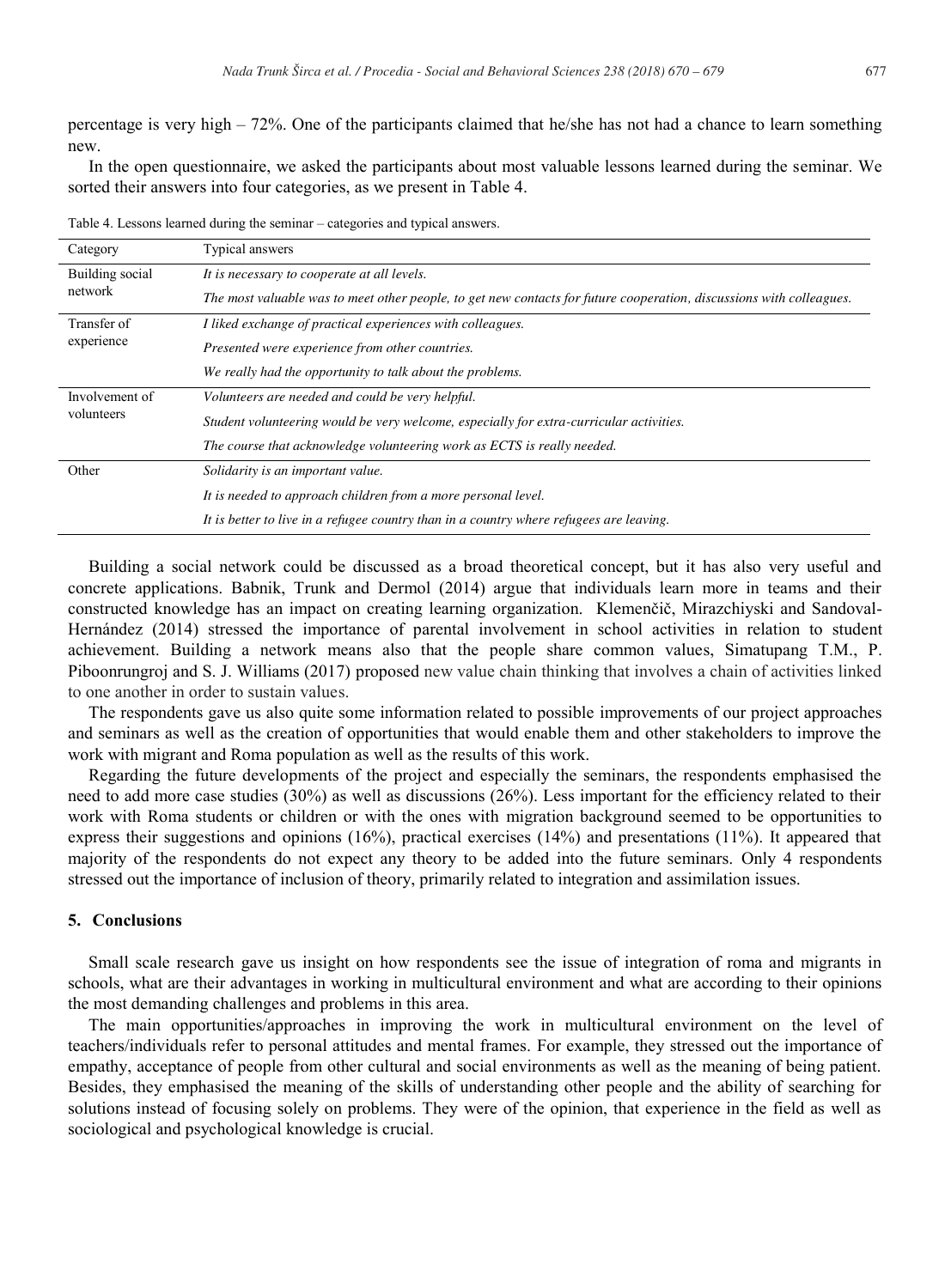The problems, which may hinder inclusion of migrant and Roma children in schools, may be divided into three levels:

- national level related mostly to national policies and coordination at the level of ministries and other governmental and non-governmental organisations,
- the level of schools and skills of teachers, and
- $\bullet$  the level of individuals and possible volunteers, especially the lack of them.

At the national policy level, the challenges may be to solve the problems of incompatibility of policies and measures in the area of the project as well as improvements of responsiveness of local and national authorities to initiatives and proposal of different public and non-governmental organisation. As a key problem, the lack of good will was mentioned.

At the school level, the knowledge and skills of all people involved are crucial. Many of the schools, kindergartens, as well as student dormitories or local communities deal with the matter of Roma and migrant inclusion in schools without careful consideration and without necessary knowledge and experience in this field. Problems are also negative attitudes of the teachers who too often see everything as a problem. In this respect, the importance of responsible school leadership and the need for positive teachers' attitudes needs to be addressed. As Siebens et all (2014) conclude in their research that social responsibility (integrity and value-based attitude) must be the final answer to the question as to why a school has to build this policymaking competence, why effectiveness and quality in education are crucial and urgent, why a school has to be broad to be good.

We list possible challenges and improvements, which should be tackled in the future:

- continue with open discussions at national level, inviting representatives of responsible ministries and governmental organisations to participate at such events,
- to encourage discussion between public and non-governmental organisations and ministries.
- x to emphasise the need for coordination of activities of different players at various levels in the field of inclusion of Roma and migrant children in schools,
- to improve the knowledge of teachers and students (teaching profession) from ethnic majority on the issues related to minorities (Roma, migrants),
- to increase interest among young people for volunteering (gaining competences for life and the course with ECTS) and how to deal with the problem of non-acceptance of the migrant and Roma themes by the social environment.

For ensuring successful inclusive education, it is very important to involve all actors for work on a common vision: policy makers, teachers and school leadership, parents, social partners and NGOs, including volunteering organisations (European civil society for education, 2016). So we can talk about responsible management at different levels.

OECD (2011) discuss the schooling experience as an impacts to social cohesion, as it shapes and transmits common values that underpin social capital and inclusion. How children are schooled is important to build their sense of belonging to a society. Greater inclusiveness of schools for all social groups can also result from the development of teaching techniques and curricula that foster diversity and enhance positive perceptions of others within the system and society. Countries where inclusion at school is greater are generally those where trust between different groups in society is stronger. By ensuring inclusion, social capital increases, making a more productive economy and society.

#### **Acknowledgements**

The authors acknowledge the financial support from the Slovenian Research Agency (research core funding No. P5-0049) and EC, EACEA, Project ref. no. 580228; »Inclusion of Roma and Migrants in Schools: Trainings, Open Discussions and Youth Volunteering Activities«.